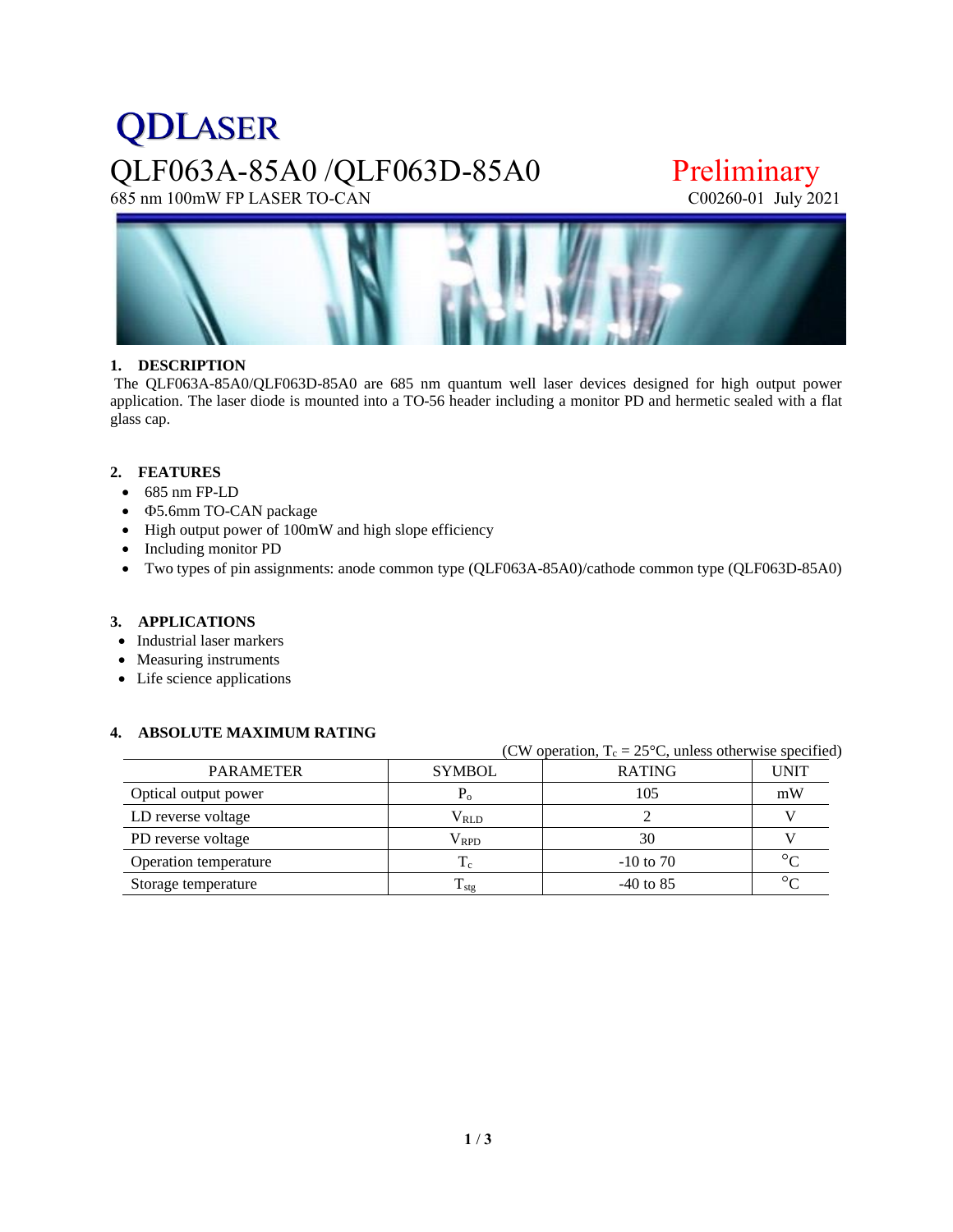## **QDLASER**

QLF063A-85A0/QLF063D-85A0 C00260-01

|                                |                        |                       | $(T_c = 25^{\circ}C$ , unless otherwise specified) |            |            |             |
|--------------------------------|------------------------|-----------------------|----------------------------------------------------|------------|------------|-------------|
| <b>PARAMETER</b>               | <b>SYMBOL</b>          | <b>TEST CONDITION</b> | <b>MIN</b>                                         | <b>TYP</b> | <b>MAX</b> | <b>UNIT</b> |
| Threshold current              | $I_{th}$               | CW                    |                                                    | 40         |            | mA          |
| Operation current              | $I_{op}$               | $CW, P_0 = 100$ mW    |                                                    | 125        |            | mA          |
| Operation voltage              | $V_{op}$               | $CW, P_0 = 100$ mW    |                                                    | 2.35       |            | V           |
| Slope efficiency               | η                      | $CW, P0=5 - 100$ mW   |                                                    | 1.17       |            | W/A         |
| Monitor current                | $I_m$                  | $CW, P_0 = 100$ mW,   |                                                    | <b>TBD</b> |            | μA          |
| Peak wavelength                | $\lambda_{\rm p}$      | CW, $P_0 = 100$ mW    |                                                    | 685        |            | nm          |
| Beam divergence*<br>Horizontal | $\theta_{h}$           | CW, $P_0 = 100$ mW    |                                                    | 9          |            | deg.        |
| Beam divergence*<br>vertical   | $\theta_{\rm v}$       | CW, $P_0 = 100$ mW    |                                                    | 14         |            | deg.        |
| Beam angle<br>Horizontal       | $\Delta\theta_h$       | CW, $P_0 = 100$ mW    | $-3$                                               |            | 3          | deg.        |
| Beam angle<br>vertical         | $\Delta\theta_{\rm v}$ | CW, $P_0 = 100$ mW    | $-3$                                               |            | 3          | deg.        |

### **5. OPTICAL AND ELECTRICAL CHARACTERISTICS**

\*Beam divergence is FWHM of far field pattern.